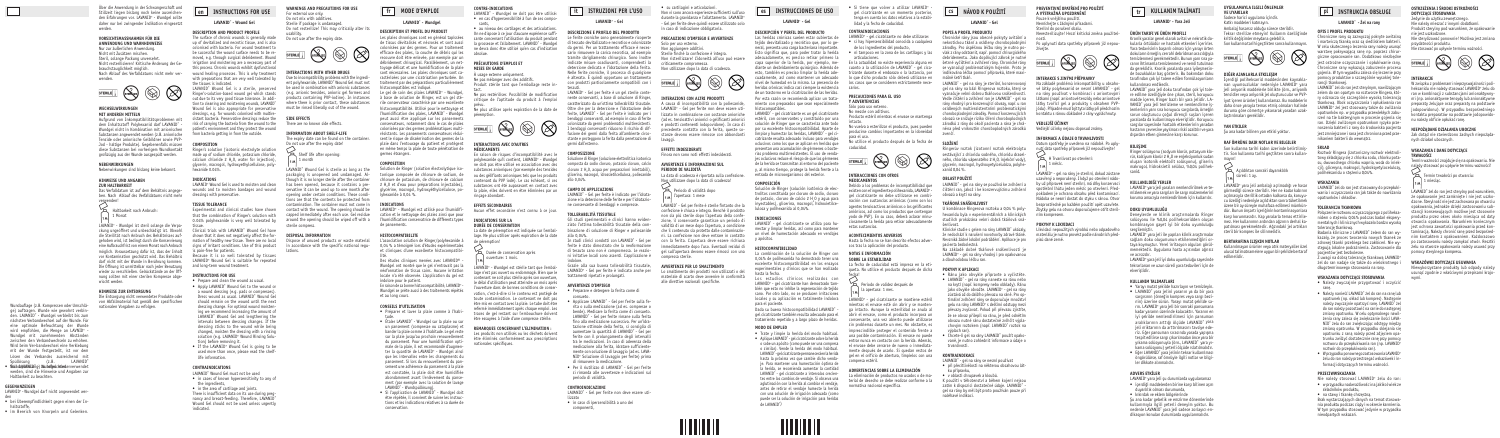**STAND DER INFORMATION / DATE OF REVISION OF THE TEXT / DATE DE MISE À JOUR DU TEXTE / ULTIMO AGGIORNAMENTO / FECHA DE LA INFORMACIÓN DATUM POSLEDNÍ REVIZE PŘÍBALOVÉ INFORMACE / BILGI SÜRÜMÜ / OSTATNIA WERYFIKACJA ULOTKI / STAND VAN INFORMATIE / DATA DAS INFORMAÇÕES / TEKSTA PĒDĒJĀS PĀRSKATĪŠANAS DATUMS / INFORMACIJOS DATA / TEKSTI LÄBIVAATAMISE KUUPÄEV**

2017-09

Hinweise zum Öffnen der Spritze Information about opening the syringe Instructions pour l'ouverture de l'applicateur Avvertenze per l'apertura della siringa Indicaciones para abrir la jeringa Pokyny k otevření stříkačky Enjektörün açılmasıyla ilgili bilgiler Wskazania dotyczące otwierania strzykawki Aanwijzingen voor het openen van de injectiespuit Indicações sobre a abertura da seringa Norādījumi par šļirces atvēršanu Nurodymai dėl švirkšto atidarymo Süstla avamise juhised





09/17-381618 09/17-381618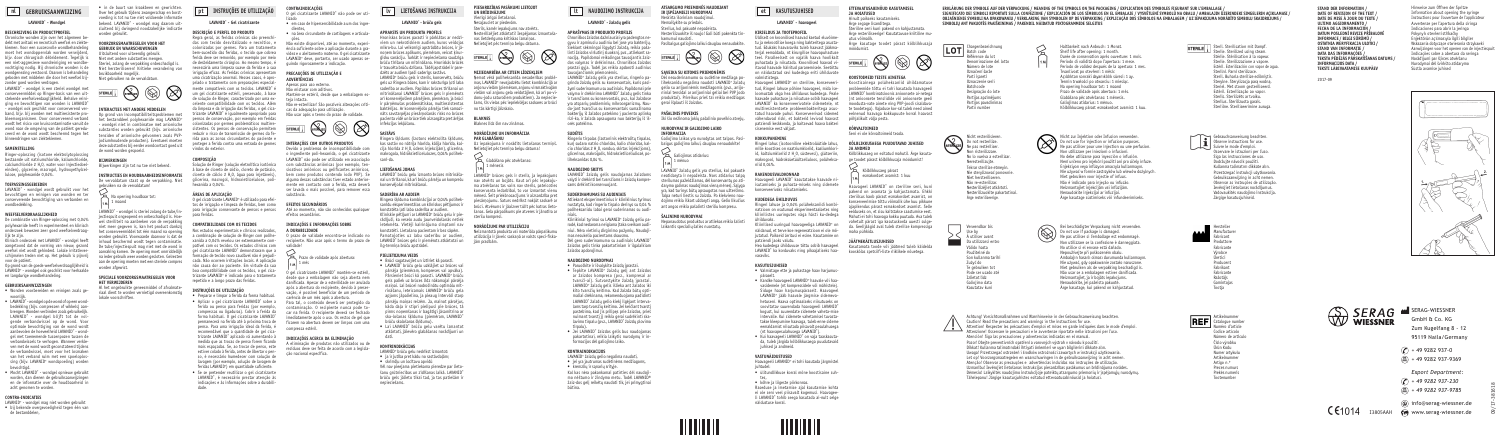**cs**

# **NÁVOD K POUŽITÍ**

### **LAVANID**®  **- Gel na rány V+**

#### **POPIS A PROFIL VÝROBKU**

Chronické rány jsou obecně pokryty avitální a nekrotickou tkání a osidlovány choroboplodnými zárodky. Pro úspěšnou léčbu rány musí být odstraněn povlak rány, např. pomocí chirurgického débridementu. Jako doplňující zákrok je nutné šetrné vyčištění rány a její zvlhčení. Chronické rány se vyznačují problematickým hojením. Proto je indikováno ošetření přípravky, které tkáně zvláště dobře snáší.

LAVANID® - Gel na rány V+ je sterilní, konzervovaný gel na rány na bázi Ringerova roztoku, který se vyznačuje velmi dobrou tkáňovou snášenlivostí. Kromě čištění a zvlhčení ran je LAVANID® - gel na rány V+ vhodný i pro konzervující obvazy, např. u ran osídlených multirezistentními problémovými choroboplodnými zárodky. Pomocí konzervujících obvazů se snižuje riziko zavlečení choroboplodných zárodků z rány do okolí pacienta a rána je chráněna před vniknutím choroboplodných zárodků zvenčí.

### **SLOŽENÍ**

Ringerův roztok (izotonický roztok elektrolytů sestávající z chloridu sodného, chloridu draselného, chloridu vápenatého dihydrátu, injekční vody), glycerin, macrogol, hydroxyetylcelulóza, polyhexanid 0,04 %.

### **OBLASTI POUŽITÍ**

LAVANID® - gel na rány V+ se používá ke zvlhčování a čištění ran jakož i ke konzervujícímu zvlhčování obvazů a krytí ran.

#### **TKÁŇOVÁ SNÁŠENLIVOST**

Kombinace Ringerova roztoku a 0,04 % polyhexanidu prokázala v experimentálních a klinických studiích velice dobrou tkáňovou snášenlivost.

Klinické studie ukázaly, že nedochází k narušení tvorby nové zdravé tkáně. Lokální projevy podráždění se neobjevily. Použití je pro pacienta bezbolestné.

Díky dobré tkáňové snášenlivosti je LAVANID® - gel na rány V+ vhodný i pro opakovanou a dlouhodobou léčbu ran.

#### **POKYNY PRO POUŽITÍ**

- Ránu připravte a vyčistěte obvyklým způsobem.
- LAVANID® gel na rány V+ naneste na ránu nebo na krytí rány (např. kompresy nebo obklady). Ránu obvažte obvyklým způsobem. LAVANID® - gel na rány V+ zůstává až do příštího převazu na ráně. Pro optimální zvlhčení rány se doporučuje množství LAVANID® - gelu na rány V+ s delšími intervaly mezi převazy zvyšovat. Pokud se při převazu zjistí, že se obvaz k ráně přilepil, je nutné ránu před uvolněním obvazu zvlhčit dostatečným množstvím výplachového roztoku (např. LAVANID® roztok na výplach ran).
- Chcete-li LAVANID® gel na rány V+ použít opakovaně, je nutné dbát pokynů a údajů ohledně doby použitelnosti.

### **KONTRAINDIKACE**

- LAVANID<sup>®</sup> gel na rány V+ se nesmí používat
- LAVANID® gel na rány V+ se nesmí používat<br>• při přecitlivělosti na některou z obsahových<br>látek,
- v oblasti chrupavek a kloubů.

Zatím nejsou k dispozici dostatečné zkušenosti s používáním během těhotenství a kojení.. LAVA-NID® - gel na rány V+ by měl být proto používán pouze při nutné indikaci.

#### **OCHRANNÁ OPATŘENÍ PRO POUŽITÍ A VAROVNÉ POKYNY**

Pouze k vnějšímu použití. Nemíchat s žádnými přísadami. Sterilní, dokud obal zůstane neporušen. Není možné resterilizovat! Hrozí kritická změna použitelnosti.

Po uplynutí data spotřeby již nepoužívat.



## **INTERAKCE S JINÝMI PŘÍPRAVKY**

Vzhledem k inkompatibilitě s obsaženým polyhexanidem se nesmí LAVANID® - gel na rány V+ používat v kombinaci s aniontovými látkami (např. aniontové tenzidy nebo aniontová zahušťovadla a rovněž výrobky obsahující PVP- jód). Eventuálně se při předchozím kontaktu s ránou musí tyto látky z rány důkladně vypláchnout.

### **VEDLEJŠÍ ÚČINKY**

Dosud nejsou známy žádné vedlejší účinky.

#### **POKYNY A ÚDAJE K TRVANLIVOSTI**

Datum spotřeby je uvedeno na obalu. Po uplynutí data spotřeby již nepoužívat!



Trvanlivost po otevření: 1 měsíc

LAVANID® - gel na rány V+ je sterilní, dokud zůstane obal neotevřený a nepoškozený. I když se sterilita po otevření obalu poruší, je podmíněně možné díky konzervaci přípravek používat po dobu jednoho měsíce od otevření. Za podmínky, že je obsah chráněn před kontaminací. Obal nesmí přijít do styku s ránou. Otvor je nutné bezprostředně po každém použití opět uzavřít. Zbytky gelu na otvoru by měly být otřeny sterilní kompresou.

#### **POKYNY K LIKVIDACI**

Likvidaci nepoužitých výrobků nebo odpadového materiálu je nutno provést podle národních předpisů dané země.